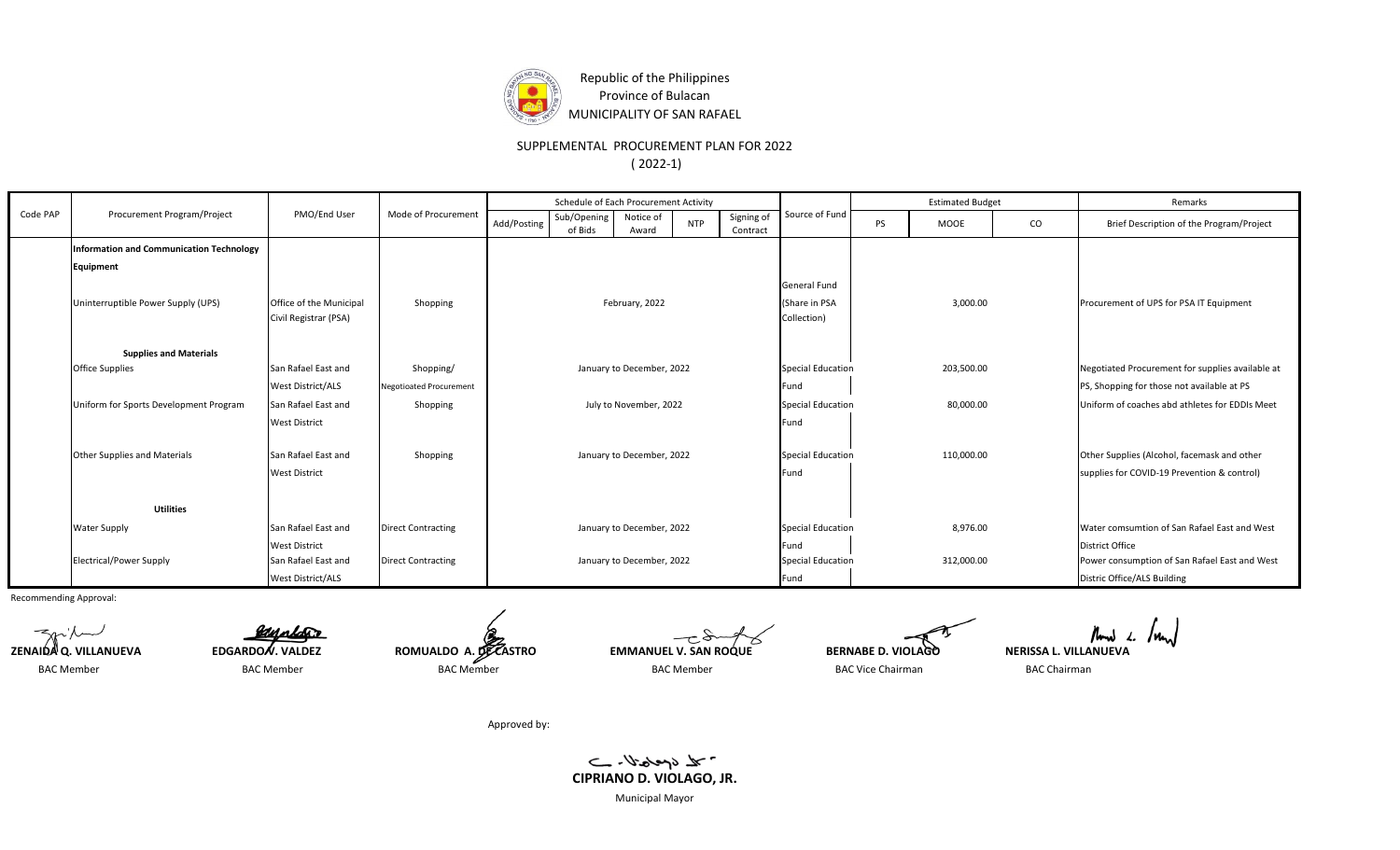|          |                                          |                                 |                           |                           |                                       |                           |                       |                        |                       |                                       |                                                  |                                                     | Page 2                                      |
|----------|------------------------------------------|---------------------------------|---------------------------|---------------------------|---------------------------------------|---------------------------|-----------------------|------------------------|-----------------------|---------------------------------------|--------------------------------------------------|-----------------------------------------------------|---------------------------------------------|
|          | Procurement Program/Project              | PMO/End User                    | Mode of Procurement       |                           | Schedule of Each Procurement Activity |                           |                       |                        | Source of Fund        | <b>Estimated Budget</b>               |                                                  |                                                     | Remarks                                     |
| Code PAP |                                          |                                 |                           | Add/Posting               | Sub/Opening<br>of Bids                | Notice of<br>Award        | <b>NTP</b>            | Signing of<br>Contract |                       | <b>PS</b>                             | MOOE                                             | $\rm CO$                                            | Brief Description of the Program/Project    |
|          | Communication                            |                                 |                           |                           |                                       |                           |                       |                        |                       |                                       |                                                  |                                                     |                                             |
|          | <b>Internet Connection</b>               | San Rafael East and             | <b>Direct Contracting</b> | January to December, 2022 |                                       |                           |                       | Special                | 75,000.00             |                                       |                                                  | Internet connection of San Rafael East and          |                                             |
|          |                                          | <b>West Distict</b>             |                           |                           |                                       |                           |                       | <b>Education Fund</b>  |                       |                                       |                                                  | West District Office                                |                                             |
|          | Others                                   |                                 |                           |                           |                                       |                           |                       |                        |                       |                                       |                                                  |                                                     |                                             |
|          | <b>Environment/Sanitary Services</b>     | San Rafael East and             | Negotiated                | January to December, 2022 |                                       |                           |                       | Special                | 4,615,824.00          |                                       |                                                  | Cost of services for the unkeep and sanitation of   |                                             |
|          |                                          | <b>West Distict</b>             | Procurement               |                           |                                       |                           |                       | <b>Education Fund</b>  |                       |                                       |                                                  | different public schools                            |                                             |
|          | <b>Rent Expenses</b>                     | San Rafael East and             | Shopping                  | July to November, 2022    |                                       |                           |                       | Special                | 10,000.00             |                                       |                                                  | Rental of vehicle to transport athletes             |                                             |
|          |                                          | <b>West Distict</b>             |                           |                           |                                       |                           |                       |                        | <b>Education Fund</b> |                                       |                                                  |                                                     |                                             |
|          | <b>Advetising Expenses</b>               | <b>ALS</b>                      | Shopping                  | January to December, 2022 |                                       |                           |                       | Special                | 3,000.00              |                                       |                                                  | <b>Tarpualin for ALS Activites</b>                  |                                             |
|          |                                          |                                 |                           |                           |                                       |                           |                       |                        | <b>Education Fund</b> |                                       |                                                  |                                                     |                                             |
|          | <b>Training Expenses</b>                 | San Rafael East and             | Shopping                  | January to December, 2022 |                                       |                           |                       | Special                | 440,000.00            |                                       |                                                  | Registrastion Fee, Meals and snacks for the seminar |                                             |
|          |                                          | <b>West Distict/Secondary</b>   |                           |                           |                                       |                           |                       | <b>Education Fund</b>  |                       |                                       |                                                  | Supplies and Materials for the seminar              |                                             |
|          |                                          | School                          |                           |                           |                                       |                           |                       |                        |                       |                                       |                                                  |                                                     |                                             |
|          | <b>Representation Expenses</b>           | San Rafael East and             | Shopping                  | January to December, 2022 |                                       |                           | Special               |                        | 380,000.00            |                                       | Meals and Snacks for different Sports Activities |                                                     |                                             |
|          |                                          | <b>West Distict/Secondary</b>   |                           |                           |                                       |                           | <b>Education Fund</b> |                        |                       |                                       |                                                  |                                                     |                                             |
|          |                                          |                                 |                           |                           |                                       |                           |                       |                        |                       |                                       |                                                  |                                                     |                                             |
|          | <b>Water Connection</b>                  | San Rafael West                 | Shopping                  | February to May, 2022     |                                       | Special                   | 5,000.00              |                        |                       | Connection fee and other expenses for |                                                  |                                                     |                                             |
|          |                                          | <b>District</b>                 |                           |                           |                                       | <b>Education Fund</b>     |                       |                        |                       | water connection                      |                                                  |                                                     |                                             |
|          | <b>Repair and Maintenance</b>            |                                 |                           |                           |                                       |                           |                       |                        |                       |                                       |                                                  |                                                     |                                             |
|          | Repair and Maintenance of Infrastructure | Capihan Elem School             | Shopping                  |                           |                                       | January to December, 2022 |                       |                        | Special               |                                       | 60,000.00                                        |                                                     | Repair of Drainage canal                    |
|          | Asset                                    |                                 |                           |                           |                                       |                           |                       | <b>Education Fund</b>  |                       |                                       |                                                  |                                                     |                                             |
|          |                                          |                                 |                           |                           |                                       |                           |                       |                        |                       |                                       |                                                  |                                                     |                                             |
|          | Repair and Maintenance of Buildings and  | District Office and             | Bidding/shopping          |                           |                                       | January to December, 2022 |                       |                        | Special               |                                       | 2,240,000.00                                     |                                                     | Regular repair, maintenance and improvement |
|          | <b>Other Structures</b>                  | <b>Different Public Schools</b> |                           |                           |                                       |                           |                       | <b>Education Fund</b>  |                       |                                       |                                                  | of office building s, school buildings and other    |                                             |
|          |                                          |                                 |                           |                           |                                       |                           |                       |                        |                       |                                       |                                                  |                                                     | structures                                  |
|          |                                          |                                 |                           |                           |                                       |                           |                       |                        |                       |                                       |                                                  |                                                     |                                             |

Recommending Approval:



Mand L. Joan

Approved by:

C<sub>I</sub>PRIANO D. VIOLAGO, JR.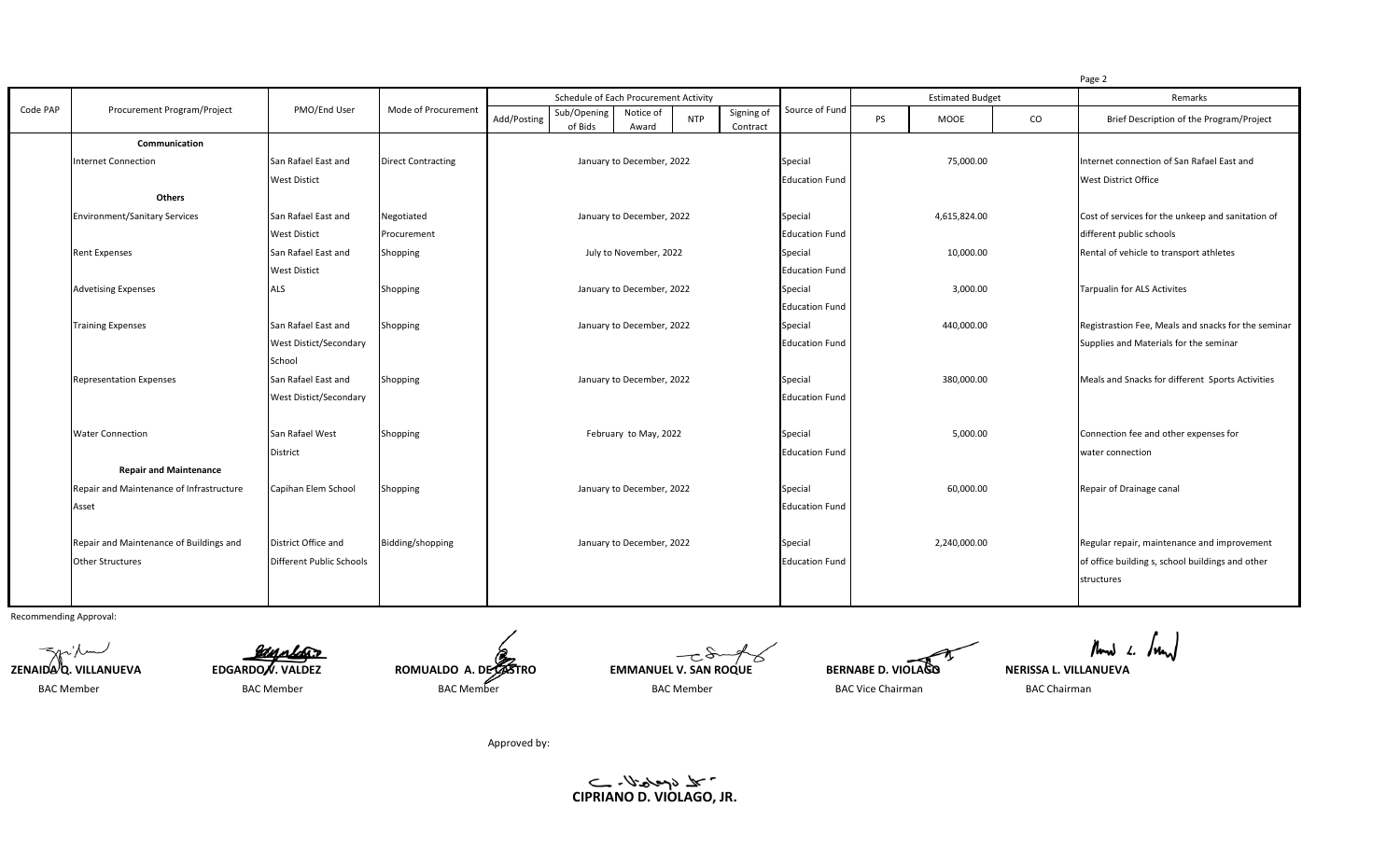## Municipal Mayor

|          |                                                                        |                            |                     |             |                                       |                           |            |                        |                       |                         |      |          | Page 3                                                    |
|----------|------------------------------------------------------------------------|----------------------------|---------------------|-------------|---------------------------------------|---------------------------|------------|------------------------|-----------------------|-------------------------|------|----------|-----------------------------------------------------------|
|          | Procurement Program/Project                                            | PMO/End User               | Mode of Procurement |             | Schedule of Each Procurement Activity |                           |            |                        | Source of Fund        | <b>Estimated Budget</b> |      |          | Remarks                                                   |
| Code PAP |                                                                        |                            |                     | Add/Posting | Sub/Opening<br>of Bids                | Notice of<br>Award        | <b>NTP</b> | Signing of<br>Contract |                       | <b>PS</b>               | MOOE | $\rm CO$ | Brief Description of the Program/Project                  |
|          | <b>Other Land Iprovement</b>                                           |                            |                     |             |                                       |                           |            |                        |                       |                         |      |          |                                                           |
|          | Other Land Inprovement                                                 | Pasong Bangkal Elem.       | Shopping            |             |                                       | January to December, 2022 |            |                        | Special               |                         |      |          | 50,000.00 Construction of rip-rap for land protection and |
|          |                                                                        | School                     |                     |             |                                       |                           |            |                        | <b>Education Fund</b> |                         |      |          | improvement                                               |
|          | <b>Other Structures</b>                                                |                            |                     |             |                                       |                           |            |                        |                       |                         |      |          |                                                           |
|          | <b>Construction of Other Structures</b>                                | <b>Different Public</b>    | Bidding/shopping    |             |                                       | January to December, 2022 |            |                        | Special               |                         |      |          | 500,000.00 Construction of washing area, waiting area,    |
|          |                                                                        | Schools                    |                     |             |                                       |                           |            |                        | <b>Education Fund</b> |                         |      |          | sturctures for signages, comfort room and                 |
|          |                                                                        |                            |                     |             |                                       |                           |            |                        |                       |                         |      |          | other structures in different public chools               |
|          | <b>Office Equipment</b>                                                |                            |                     |             |                                       |                           |            |                        |                       |                         |      |          |                                                           |
|          | Purchase of Office Equipment                                           | <b>Different Public</b>    | Bidding/shopping    |             |                                       | January to December, 2022 |            |                        | Special               |                         |      |          | 576,000.00 Purchase of aiconditioning unit, smart tv,     |
|          |                                                                        | Schools/District Office    |                     |             |                                       |                           |            |                        | <b>Education Fund</b> |                         |      |          | refrigerator and office equipment for the 2               |
|          |                                                                        |                            |                     |             |                                       |                           |            |                        |                       |                         |      |          | district office                                           |
|          | <b>Information and Communication</b>                                   |                            |                     |             |                                       |                           |            |                        |                       |                         |      |          |                                                           |
|          | <b>Technology Equipment</b>                                            |                            |                     |             |                                       |                           |            |                        |                       |                         |      |          |                                                           |
|          | Purchase of ICT Equipment                                              | Different Public           | Bidding/shopping    |             |                                       | January to December, 2022 |            |                        | Special               |                         |      |          | 809,500.00 Purchase of desktop computer, laptop and       |
|          |                                                                        | Schools/District Office    |                     |             |                                       |                           |            |                        | <b>Education Fund</b> |                         |      |          | printer for different public schools and 2                |
|          |                                                                        |                            |                     |             |                                       |                           |            |                        |                       |                         |      |          | district office                                           |
|          | <b>Communication Equipment</b>                                         |                            |                     |             |                                       |                           |            |                        |                       |                         |      |          |                                                           |
|          | Purchase of Communication Equipment                                    | Pasong Bangkal and         | Shopping            |             |                                       | January to December, 2022 |            |                        | Special               |                         |      |          | 56,000.00 Purchase of sound system                        |
|          |                                                                        | Salapungan Elem School     |                     |             |                                       |                           |            |                        | <b>Education Fund</b> |                         |      |          |                                                           |
|          |                                                                        |                            |                     |             |                                       |                           |            |                        |                       |                         |      |          |                                                           |
|          | <b>Military, Police and Security Equipment</b><br>Installation of CCTV | <b>Sampaloc Elementary</b> |                     |             |                                       | January to December, 2022 |            |                        |                       |                         |      |          | 40,000.00 Installation of CCTV                            |
|          |                                                                        |                            | Shoppimg            |             |                                       |                           |            |                        | Special               |                         |      |          |                                                           |
|          |                                                                        | School                     |                     |             |                                       |                           |            |                        | <b>Education Fund</b> |                         |      |          |                                                           |
|          | <b>Other Machinery and Equipment</b>                                   |                            |                     |             |                                       |                           |            |                        |                       |                         |      |          |                                                           |
|          | Purchase of other machinery and equipment                              | Maguinao and Dagat-        | Shopping            |             |                                       | January to December, 2022 |            |                        | Special               |                         |      |          | 46,000.00 Purchase of grasscutter, welding machine and    |
|          |                                                                        | Dagatan Elem. School       |                     |             |                                       |                           |            |                        | <b>Education Fund</b> |                         |      |          | carpentry tools                                           |
|          | Purchase of furniture and fixtures                                     | Different Public           | Shopping            |             |                                       | January to December, 2022 |            |                        | Special               |                         |      |          | 279,000.00 Purchase of tables, chairs and furniture and   |
|          |                                                                        | Schools/District Office    |                     |             |                                       |                           |            |                        | <b>Education Fund</b> |                         |      |          | fixtures for 2 district office                            |

Recommending Approval:



Approved by:

 $-2\sqrt{3}$ **CIPRIANO D. VIOLAGO, JR.**